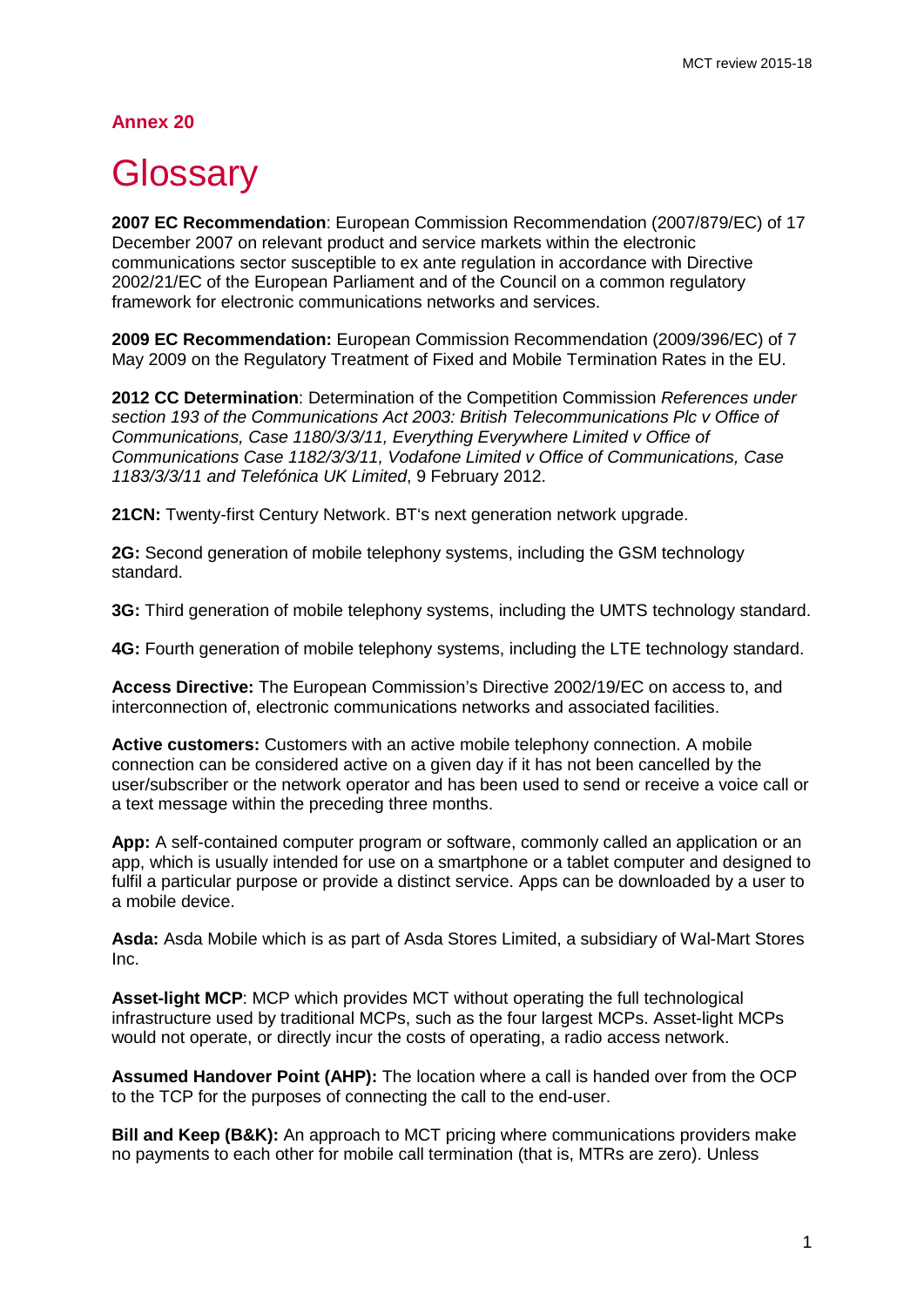otherwise specified, references to B&K are references to B&K set by regulation, although B&K arrangements may be agreed commercially.

**BT:** British Telecommunications plc.

**BTS:** Base Transceiver Station – the equipment at the edge of the mobile network that communicates wirelessly with mobile devices. The term 'BTS' is typically used in relation to 2G technologies.

**Cable & Wireless (C&W):** Cable & Wireless plc – acquired by Vodafone plc in July 2012.

**Calling Network Provider Pays (CNPP):** The billing principle where wholesale charges for terminating calls are set in such a way that the originating call provider pays the terminating call provider a charge to terminate the call. CNPP often occurs in markets where retail charges are set on a CPP basis.

**Calling Party Pays (CPP):** The billing principle where retail charges for telephone calls are set in such a way that only the calling party (and not the called party) pays a charge when a call is made.

**Capacity Based Charging (CBC):** An approach to MCT pricing whereby MTRs are set on the basis of the network capacity required for terminating traffic.

**CAT:** the Competition Appeal Tribunal.

**CAT Judgment**: Judgment of the Competition Appeal Tribunal of 3 May 2012 in Case Nos: 1180/3/3/11, 1181/3/3/11, 1182/3/3/11, 1183/3/3/11 *British Telecommunications Plc, Everything Everywhere Limited, Hutchison 3G UK Limited and Vodafone Limited v Competition Commission and Office of Communications* [2012] CAT 11 .

**CBP:** Countervailing Buyer Power.

**CC:** the Competition Commission, which in 2014 was replaced by the Competition and Markets Authority (CMA).

**CFI:** Call for Inputs.

**Charge control:** A control which sets the maximum price that a communication provider can charge for a particular product or service. Most charge controls are imposed for a defined period.

**Circuit-switched technology:** Network technology where the end-to-end communication takes place over a dedicated physical circuit (which may include a dedicated radio channel).

**Common costs:** Costs which are shared by all the services supplied by a firm.

**Common Regulatory Framework (CRF):** The package of EC Directives which harmonise the framework for the regulation of electronic communications across the EU.

**Communications Act or "the Act**": the Communications Act 2003.

**Cost orientation:** The principle that the price charged for the provision of a service should reflect the underlying costs incurred in providing that service.

**CoA:** The Court of Appeal.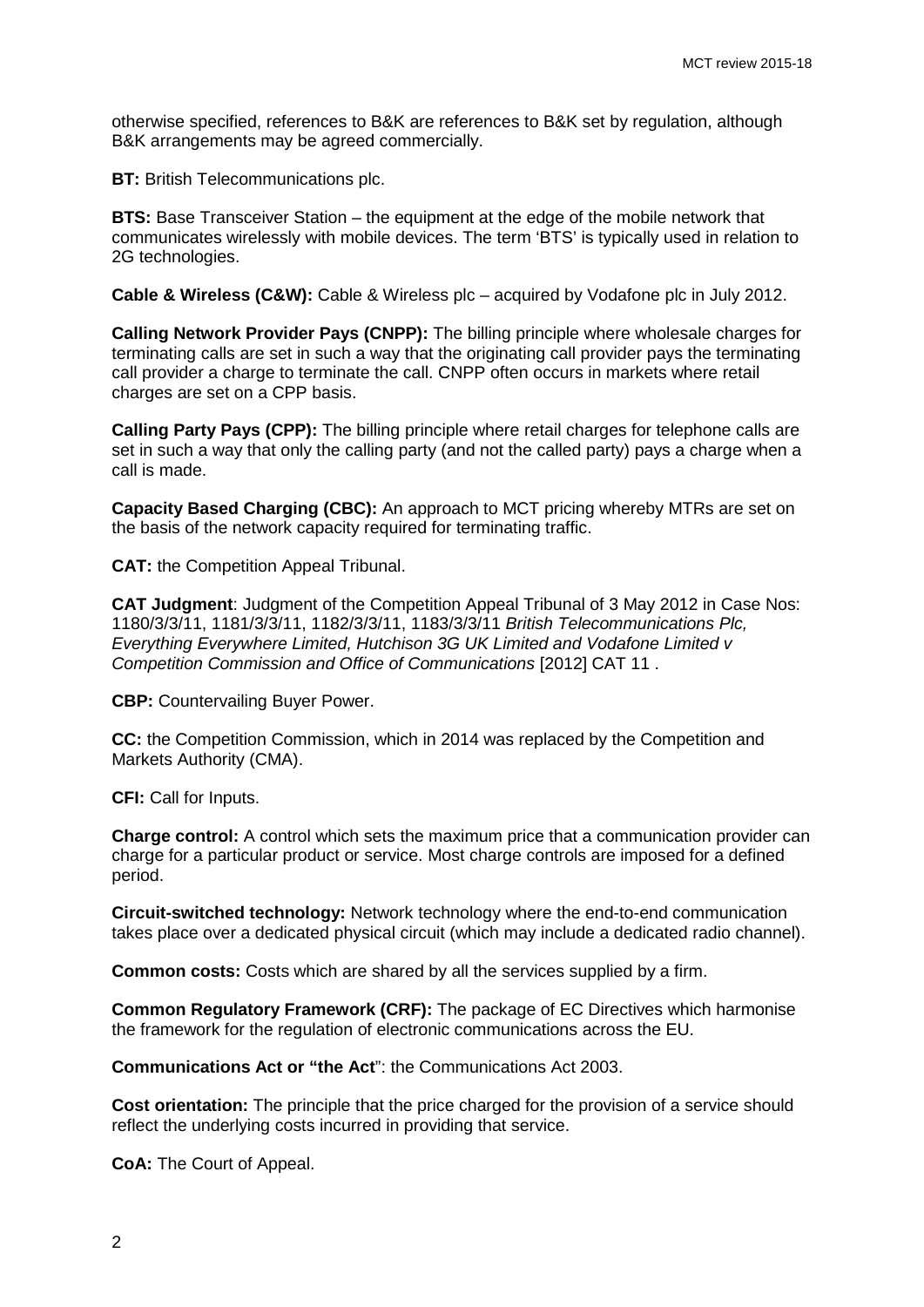**CP:** Communications Provider.

**Current cost accounting (CCA):** An accounting convention, where assets are valued and depreciated according to their current replacement cost whilst maintaining the operating or financial capital of the business entity.

**DECT:** Digital Enhanced Cordless Telecommunications.

**DECT guard band:** Spectrum consisting of 1781.7-1785 MHz paired with 1876.7-1880 MHz awarded to several mobile providers by auction in 2006. These spectrum bands were originally set up to protect DECT phones from interference by mobile telecommunication transmission.

**Digital Local Exchange (DLE):** The telephone exchange to which customers are connected, usually via a concentrator.

**EBITDA:** Earnings Before Interest, Taxation, Depreciation and Amortisation.

**EC:** The European Commission.

**EE:** Everything Everywhere Ltd.

**ED:** Economic depreciation.

**End-to-end (E2E) connectivity:** Connection across a group of networks which enables users on those networks to make calls and send data to each other across those networks.

**End-user:** The final consumer of a product or service.

**eNodeB:** Evolved Node B - The LTE equivalent of a BTS.

**ERG:** European Regulators Group.

**EU:** the European Union.

**F2M:** Fixed-to-mobile, used to refer to a call or traffic originated from a fixed geographic number and seeking to call a mobile number.

**FCP:** Fixed Communications Provider.

Femtocell: A low-power wireless access point that operates in licensed spectrum to connect standard mobile devices to a mobile operator's network, typically using a residential DSL or cable broadband connection.

**Fixed Call Termination (FCT):** The service provided by an FCP to allow an OCP to connect a caller with the intended call recipient on that FCP's network.

**Fixed Mobile Convergence (FMC):** Refers to capabilities that provide seamless connectivity between fixed and mobile networks by supporting services and applications to the end-user irrespective of the underlying access technology.

**Fixed Termination Rate (FTR):** The wholesale charge levied by FCPs for Fixed Call Termination services provided by them.

**Fixed Narrowband Market Review (FNMR):** The Ofcom Market Review relating to narrowband services.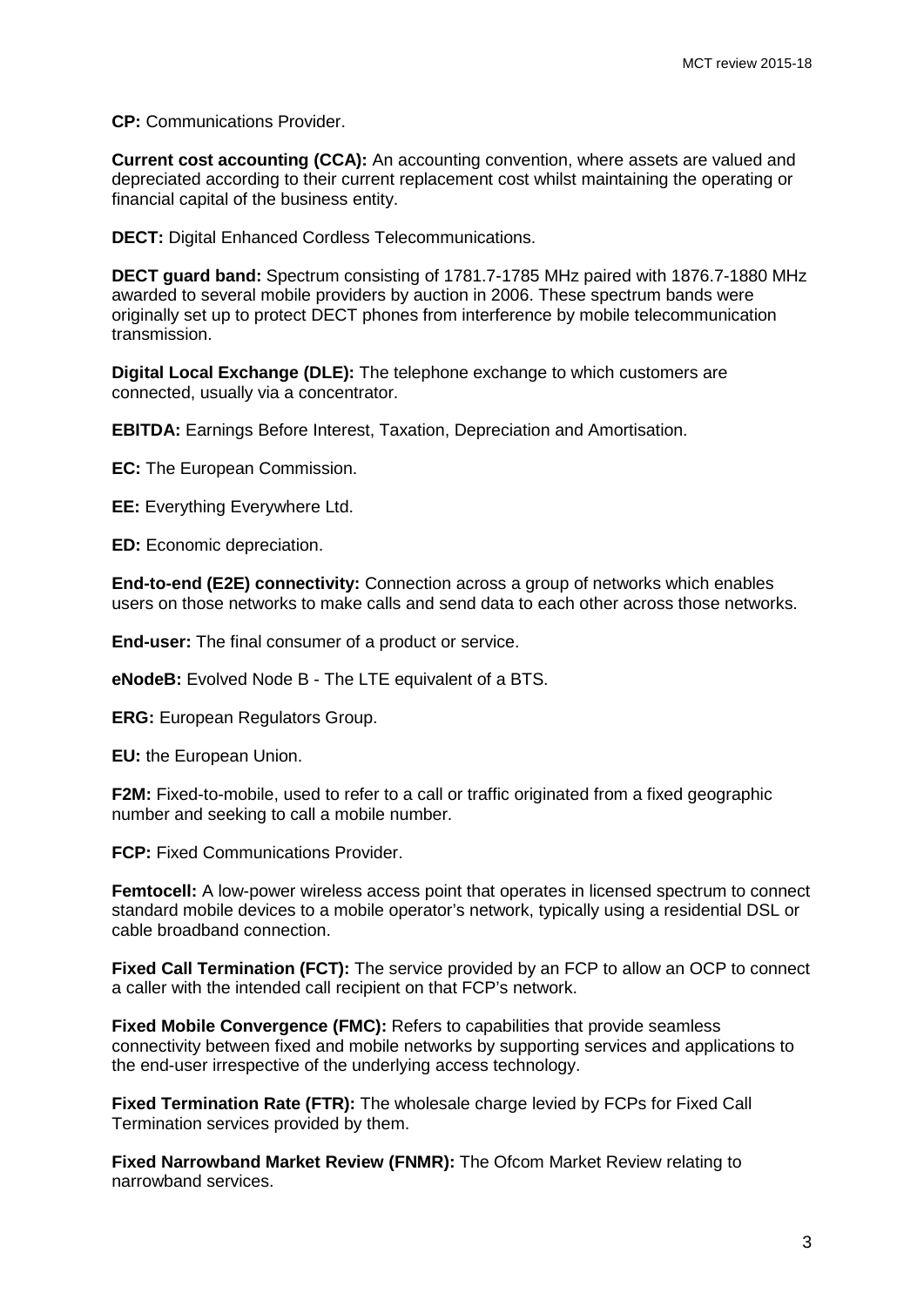**Four largest MCPs**: The four largest MCPs are EE, H3G, O2 and Vodafone. These MCPs operate a fully-deployed national mobile network, including both a radio access network and elements of core network; they have independent control of spectrum, and operate in both the wholesale and retail markets.

**Framework Directive:** Directive 2002/21/EC on a common regulatory framework for electronic communications networks and services.

**Fully Allocated Cost (FAC):** An accounting approach under which all the costs of the company are distributed between its various products and services. The fully allocated cost of a product or service may therefore include some common costs that are not directly attributable to the service.

**Global System for Mobile Communications (GSM™)**: An established 2G mobile technology standard.

**H3G:** Hutchison 3G UK Ltd – trading as Three.

**Herfindahl–Hirschman Index (HHI)**: an indicator of the amount of concentration/competition in a market. It can range from close to zero (market very competitive) to 10000 (monopoly). The HHI is calculated by squaring the market share of each MCP and then summing the resulting numbers.

**Home Location** R**egister (HLR):** The main database of permanent subscribers for a mobile network, which is maintained by a network services provider.

**IM:** Instant message or instant messaging service.

**Internet Protocol (IP**): A packet data protocol used for the routing and carriage of data packets across the internet and similar data networks.

**ISDN2:** A digital telephone line service that supports telephony and switched data services. ISDN2 provides the calling or data capacity equivalent to two analogue telephone lines.

**ISDN30:** A digital telephone service that provides up to the equivalent of 30 analogue lines over a common digital bearer circuit. These lines provide digital voice telephony, data services and a wide range of ancillary services.

**ISP:** Internet Service Provider.

**ITU-T:** International Telecommunications Union - Telecommunications Standardisation sector.

**Local Loop:** The access network connection between the customer's premises and the local serving exchange, usually comprised of two copper wires twisted together.

**Local loop unbundling (LLU):** A process by which a dominant provider's local loops are physically disconnected, or partially disconnected, from its network and connected to competing provider's networks. This enables operators other than the incumbent to use the local loop to provide services directly to customers.

**Long Run Incremental Costs (LRIC):** LRIC is defined as the long run avoidable cost of an operator carrying a particular increment of traffic. The increment in question is treated as the final traffic increment on the network.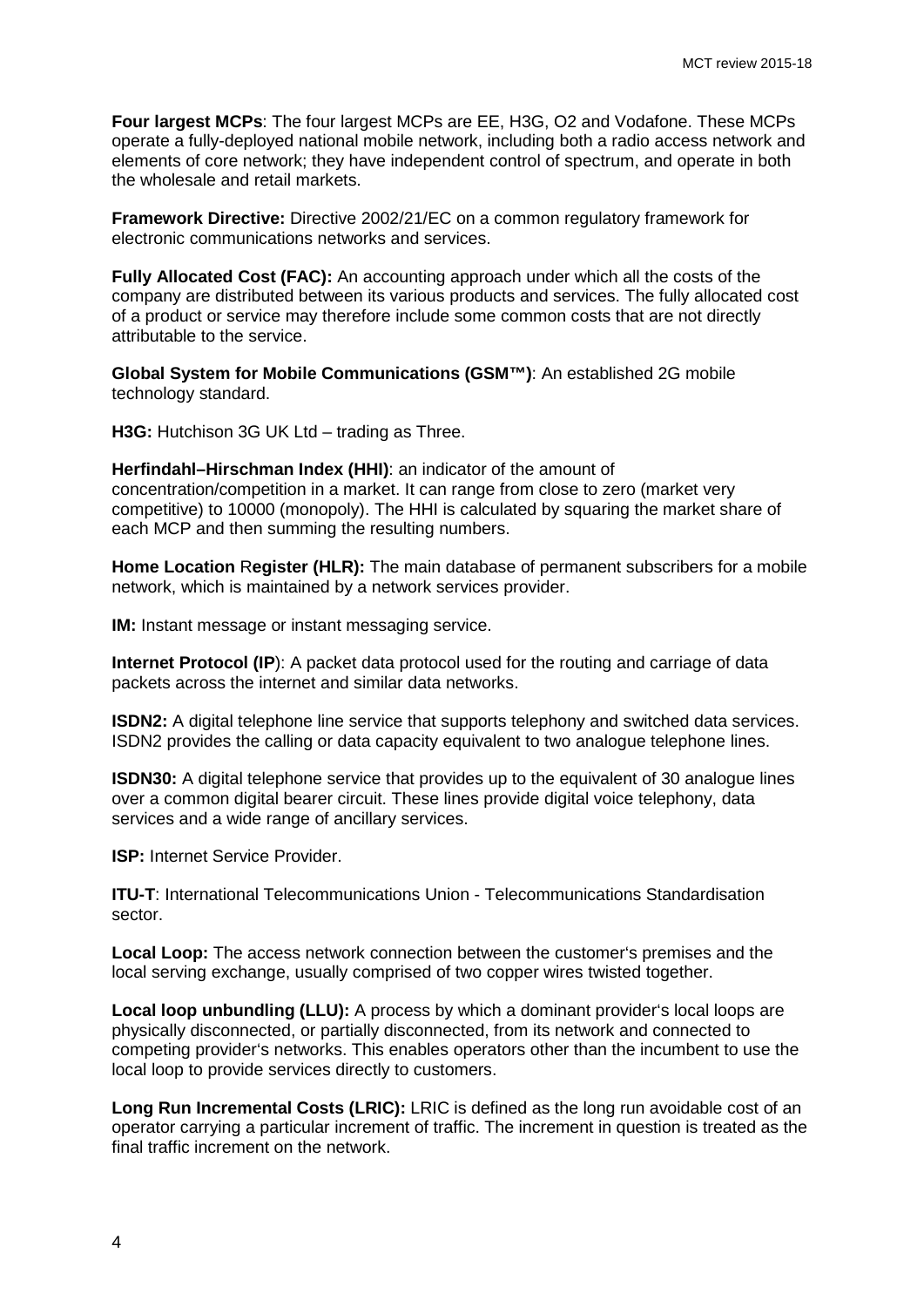**Long Run Incremental Costs Plus (LRIC+):** The long run (average) incremental costs plus an equi-proportionate mark-up for the recovery of shared and common costs. LRIC+ should be taken to mean the same as LRAIC+ (a term used by some other NRAs).

**Long Term Evolution (LTE™):** A 4G mobile technology standardised by 3GPP. LTE is the predominant 4G technology used in the UK.

**M2M:** Mobile-to-mobile, used to refer to a call or traffic originated from a mobile number and terminating on another mobile number.

**MCP:** Mobile Communications Provider, a provider of mobile communication services.

**Mobile Call Termination (MCT):** The wholesale service provided by an MCP to allow an OCP (Originating Communications Provider) to connect a caller with the intended mobile call recipient on that MCP's network.

**Modern Equivalent Asset (MEA):** An approach to setting charges that bases costs on what is believed to be the most efficient available technology that performs the same function as the old technology.

**Multiple Service Access Node (MSAN):** A device typically installed in a telephone exchange (although sometimes in a roadside cabinet), which connects customers telephone lines to the core network, to provide telephony, ISDN, and broadband all from a single platform.

**Mobile Termination Rate (MTR):** The wholesale charge levied by MCPs for MCT.

**Mobile Virtual Network Operator (MVNO):** A provider of mobile communications services which does not own a national network themselves, but instead provides all or part of their mobile phone services over network infrastructure owned by an MNO. For example: Tesco Mobile or Asda.

**National MCP:** MCP that operates a fully-deployed national mobile network, including both a radio access network and elements of core network. A National MCP has independent control of spectrum, and operates in both the wholesale and retail markets.

**Next Generation Network (NGN):** A network that uses IP technology in the core and backhaul to provide multiple services over a single platform.

**National Regulatory Authority (NRA):** The relevant communications regulatory body for each country in the EU. Ofcom is the NRA for the United Kingdom.

**NodeB:** The UMTS equivalent of a BTS.

**NTNP:** National Telephone Numbering Plan.

**NTS:** Number Translation Services.

**O2:** Telefónica O2 UK Limited.

**Originating Communications Provider (OCP):** The CP of the end-user making a call, i.e. the CP from which the call originates.

**OECD:** Organisation for Economic Co-operation and Development.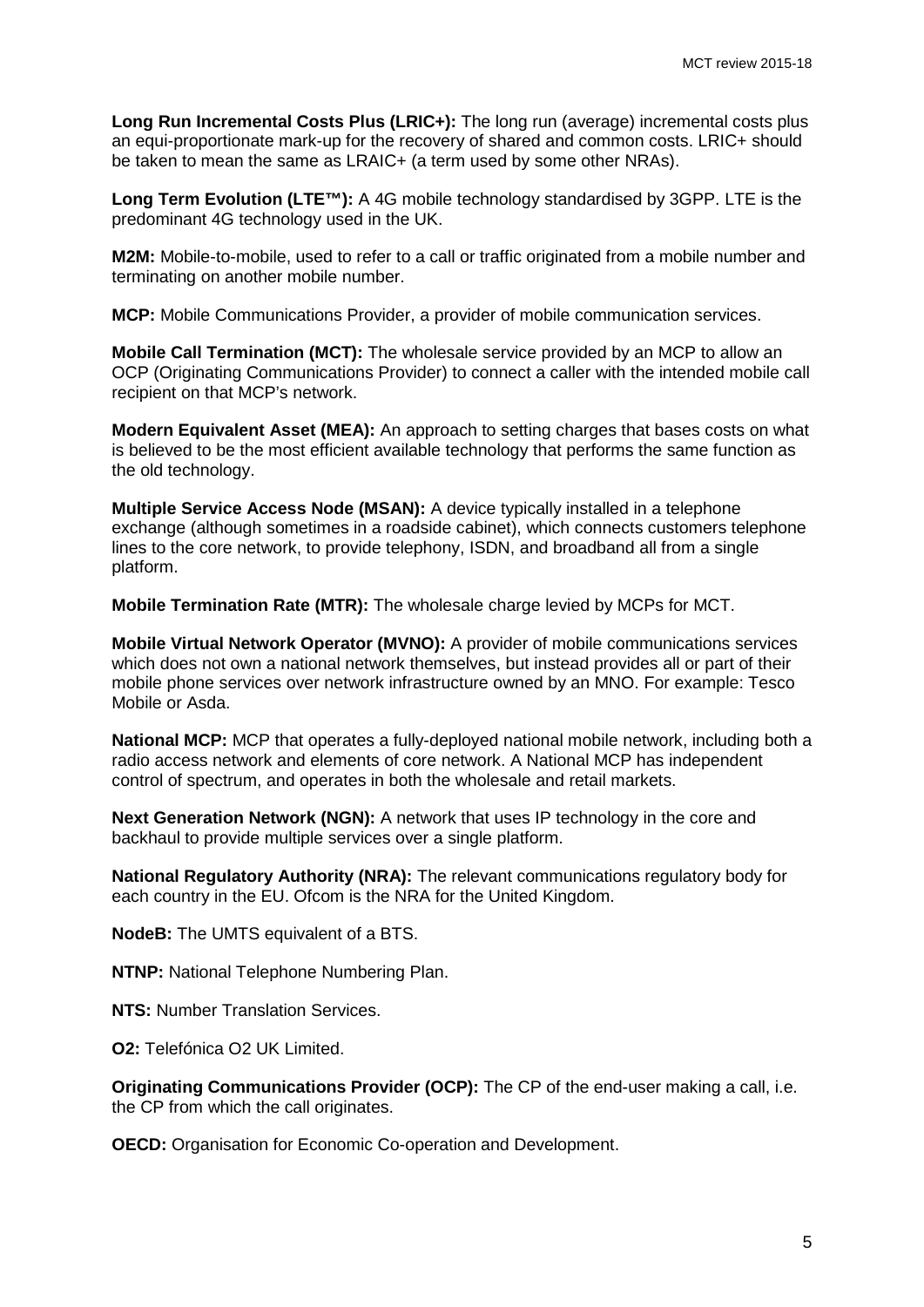**Off-net call:** A call originated by customers of a network different from the one on which the call is being terminated.

**On-net call:** A call originated and received by customers of the same network.

**Over-the-top (OTT) service:** A type of service provided "over the top" of an existing data network connection such as a fixed or wireless broadband connection. Examples of OTT services include mobile VoIP calls over a 3G data network.

**Packet-switched technology:** A digital networking communications method that groups all transmitted data – regardless of content, type, or structure – into suitably-sized blocks, called *packets*.

**PAYG:** Pay as you go. Also referred to as pre-pay.

**Picocell:** Small base station which provides infill network coverage and additional network capacity.

**Ported-in numbers:** A mobile number that is not allocated to a particular MCP, used by an end-user who has since become a subscriber of that MCP (and where the subscriber has elected to use mobile number portability to retain their number).

**Ported-out numbers:** A mobile number that is allocated to a particular MCP, used by an end-user who has since become a subscriber of another MCP (and where the subscriber has elected to use mobile number portability to retain their number).

**Post-pay:** A payment arrangement whereby subscribers pay for the use of a service after its use. Billing and payment typically occur monthly.

**Ppm:** Pence per minute.

**Pre-pay**: A payment arrangement whereby subscribers purchase credit in advance of service use. The purchased credit is then used to pay for service use at the time of use.

**Public Switched Telephony Network (PSTN):** The telephony network used to provide telephone calls using (or emulating) circuit-switching and using telephone numbers to identify subscribers or called locations, allowing all customers connected to the network to call all other customers. A PSTN can be either a fixed or a mobile network.

**Radio Access Network (RAN):** The part of a mobile network which transfers signals between the core network and the user equipment (e.g. handsets) over the air-interface.

**Shared Metallic Path Facility (SMPF):** a shared unbundled local loop allowing a CP to offer data via its own switch, plus voice via BT equipment.

**Short Message Service (SMS):** A globally accepted wireless service that enables the transmission of alphanumeric messages between mobile subscribers and external systems such as electronic mail, paging, and voice mail systems. 'Messaging services' is used in the text to refer collectively to SMS and MMS (multimedia messaging services). MMS can include pictures or other media content.

**Single RAN ('S-RAN'):** Combined base station equipment in the RAN providing 2G, 3G and 4G functionality.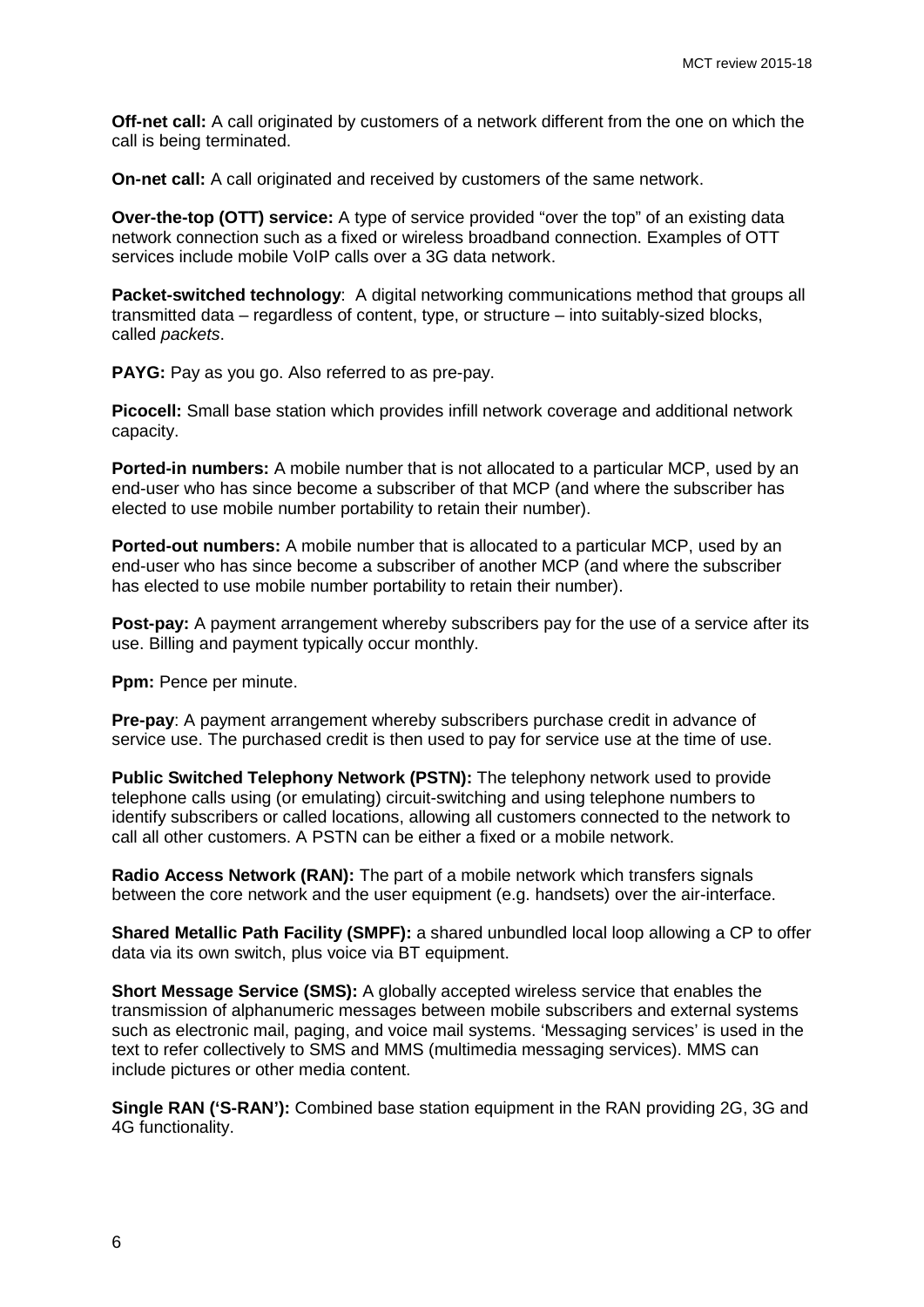**SIP:** Session Initiation Protocol is a signalling protocol that is commonly used for calls over IP networks.

**Smaller MCP:** In this document, this refers to MCPs other than the four national MCPs.

**SMP:** Significant market power.

**SMP Guidelines:** European Commission guidelines on market analysis and the assessment of SMP under the Community regulatory framework for electronic communications networks and services (2002/C165/03).

**SSNIP:** Small but Significant Non-transitory Increase in Price.

**Target Average Charge (TAC):** A charge measure used in previous charge controls, whereby MCPs were able to vary their MTR provided that the MTR levied on average did not exceed the charge specified in the charge control.

**Telefónica:** Telefónica O2 UK Limited.

**Terminating Communications Provider (TCP):** The CP of the end-user receiving a call, i.e. the CP from which the call terminates.

**TEU:** Treaty on European Union.

**Tesco:** Tesco Mobile Limited.

**TFEU:** Treaty on the Functioning of the European Union.

**Time Division Multiplex (TDM):** A method of putting multiple data streams in a single signal by separating the signal into many segments, each having a very short duration. Each individual data stream is reassembled at the receiving end based on the timing.

**Time of day:** The variation in call charge rates across daytime, evening and weekend calls.

**Unlicensed Mobile Access (UMA):** Technology which allows access to mobile services over networks deployed on unlicensed spectrum, such as W-LAN based networks. UMA is a commercial name for Generic Access Network (GAN)

**Universal Mobile Telecommunications System (UMTS™):** A 3G mobile technology standardised by 3GPP.

**Virgin Media:** Virgin Media Limited.

**Vodafone:** Vodafone Limited.

**Voice over Internet Protocol (VoIP):** A method of carrying voice calls on fixed and mobile networks by converting speech into data packets (and back) and carrying it using IP.

**Voice over LTE ('VoLTE'):** A technology that allows voice calls to be provided over an LTE network.

**Weighted Average Cost of Capital (WACC):** An estimated cost of capital for a hypothetical United Kingdom CP. For the purpose of this exercise, we use the Capital Asset Pricing Model (CAPM) to determine the WACC.

**WFAEL:** Wholesale fixed analogue exchanges lines.